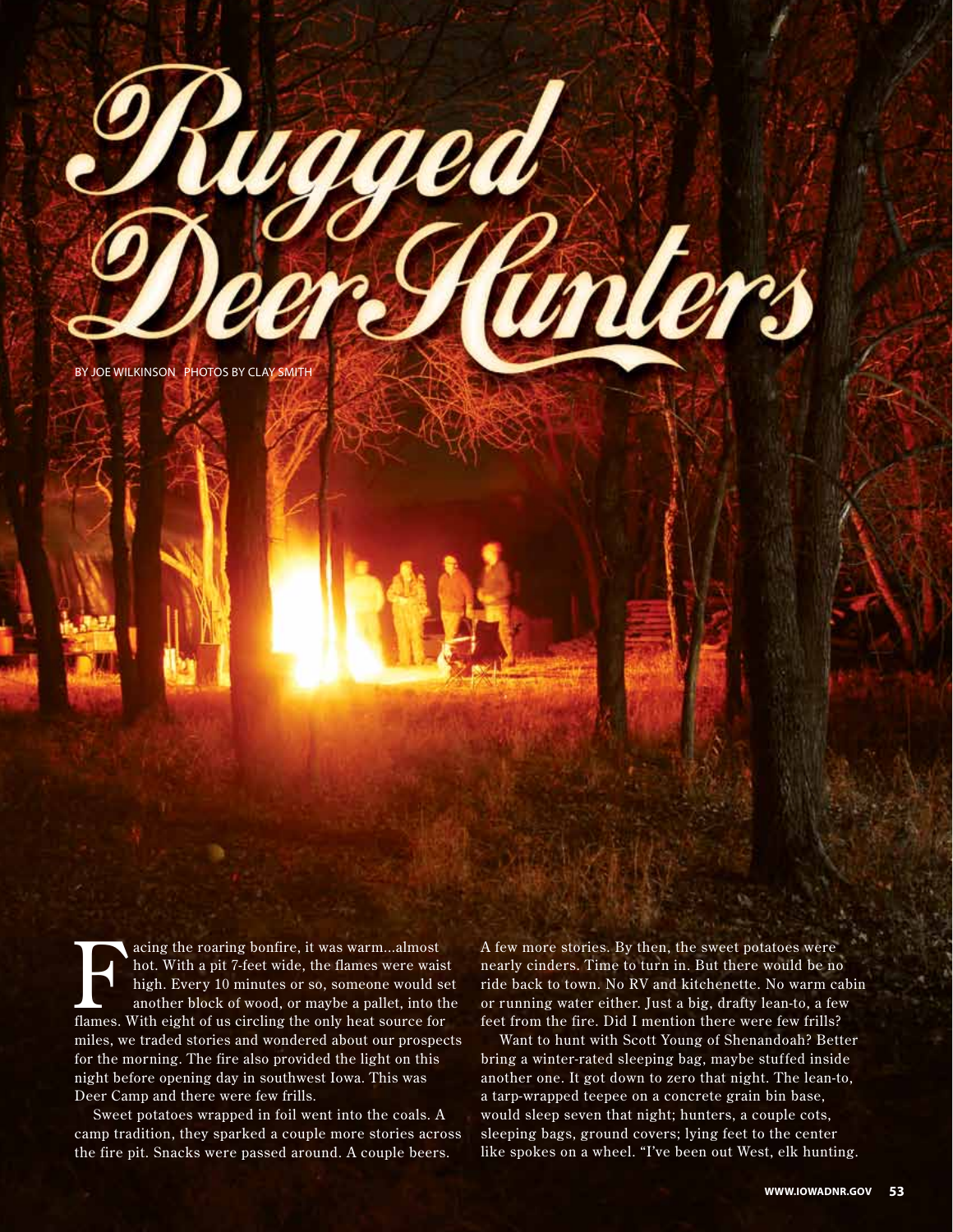

Camp was something like this; a big fire and one stor y after another; about past hunting seasons," obser ves Young. "We all can't afford to do that, though. They can't get out there. So we kind of do the same thing in Iowa."

Preparations start in advance of the first shotgun season on this wooded hillside, 12 miles northwest of Shenandoah. Ever ybody throws in \$25 for groceries, so the larder is stocked by the time they arrive. The lean-to was already in place when I pulled in late Friday afternoon. Young had the fire roaring by then. Wood is a cheap commodity; a by-product of his landscaping business. Chunked-up trees and pallets are dropped off during the year. It takes a lot of fuel to keep that bonfire roaring through the weekend and into next week.

To the north of camp, Jared McManis, also of Shenandoah, cuts limbs away from a treestand. A blocker will be positioned there in a few hours. McManis, Young's stepson, has hunted here for 10 years. About sunset, the kitchen went up—a large tarp serving as roof and one wall—to block the wind. A campstove sits on the wooden picnic table. Plastic coolers hold the weekend's food and beverages. No ice, though. In December, the insulation keeps everything from freezing. "We had eggs freeze once," remembers Young. "We learned. Now, the coolers keep it warm or cold, depending on the weather."

Through the evening, the cold-weather hunters

arrived. Brothers Doug and Darin Chambers arrived separately, ready for another December deer camp. "Most of us grew up and went to high school together. Now, we're maybe married and we don't see each other as much," says Darin, of Essex. "But we'll always see each other deer hunting. It's the people—my buddies just us out hunting and hanging out."

Craig Franks, from Essex, does a lot of waterfowl hunting and bow hunting, too. But he wouldn't miss the nights sleeping on the ground and the day's hunt. "People—my own family—ask me why we do it," says Franks. "We're out here away from everybody. I don't have to go home. Nobody bothers me. It's fun, really."

The high mileage award each year goes to Gary Suntken. After getting off work Friday, he drives five hours from Cedar Rapids. It's back home for him. He and Young grew up nearby, in Corning. Suntken sometimes hunts part of the weekend with another group, but always works in a couple days at Deer Camp.

A last pass of the smoked turkey, another log on the fire and it was time to hit the sack. A couple hunters made use of the one-seat outhouse. To call it rustic would be a stretch. Others found trees in the dark. As the teepee-dwellers made final adjustments, the fire waned. "I bring a cot and make sure I get a good sleeping bag," says Suntken. "When you climb in, it's cold at first.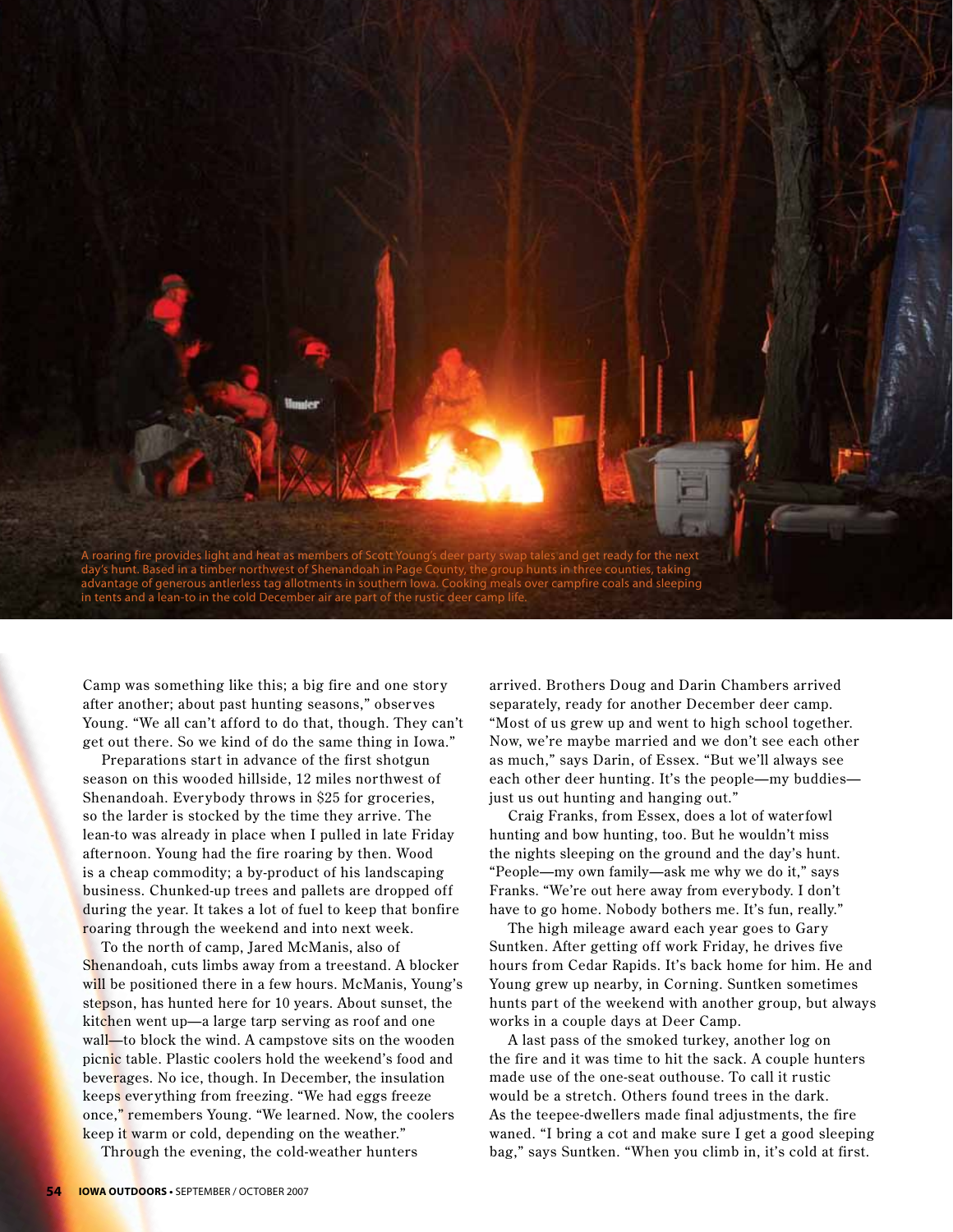

You just have to zip it up and you'll get warm. Then the snoring starts," he laughs.

Unsure of the space available—and snoring tolerance—I pitched my one-man tent a few yards away. I had never before slept in all my clothes, a blaze orange hunting parka and a stocking cap. I did that night—for about four hours. Gradually, the cold convinced me that "awake by the fire" would be better. The sound of snoring from the teepee told me I had made the right call, location-wise. A couple guys had gone to bed wearing earplugs, having learned from the past. But we were here for the hunt, not to rate the sleeping accommodations. And when the mercury is at zero, everybody's an early riser. No breakfast this morning, though. That would come later. A bottle of juice, a visit to the facilities and we were ready to roll.

As five of us walked north to the edge of the 80 acres for the first drive, we could just make out each other and the trees. The other three had gone south, away from us, to post up back near the gravel road. The hunters had drawn numbers the night before to determine who would sit and where. From the treestand in the corner, blockers dropped off as we worked west, just inside the trees. I stayed with Franks, 80 yards past where Young and his son, Clayton, were posted. This was the 13-year-old's first official Deer Camp weekend, camping and hunting with the big boys.

It didn't take long for a medium-racked buck to move out of the CRP strip and across the field. Crossing between us and the Youngs, Franks didn't have a safe shot. A few moments after I lost sight of it, a single blast sounded. Was Clayton's first deer on the ground? A couple more whitetails crossed from the other side, but there were no shots. At a set time, the blockers knew to switch their attention. That's when those gravel road blockers began walking toward us. But it was their blaze orange, not graybrown fur that emerged; ending the "two-part" first drive.

As the last blockers assembled, they exchanged details. There was no buck for Clayton, but the next drive was taking shape. "Craig, you go sit by the big tree snag. Scott will come in on the road." After years of hunting together, ever ybody knew which big tree snag it was, where Scott would walk in from and where his drive would end. We split up into four pairs and got to work. Half of us hiked across a pasture to the west, covering a fenceline and pond. The water offered two prospects: if a deer veered right, it offered a shot; to the left, it would be out of range.

However, the deer didn't want to cross back into the open. Pushed by the drivers, three came trotting through the brush. At the edge of the pasture, though, they doubled back. A couple more slipped back into the grass and brush of the ravines. A volley of shots let us know that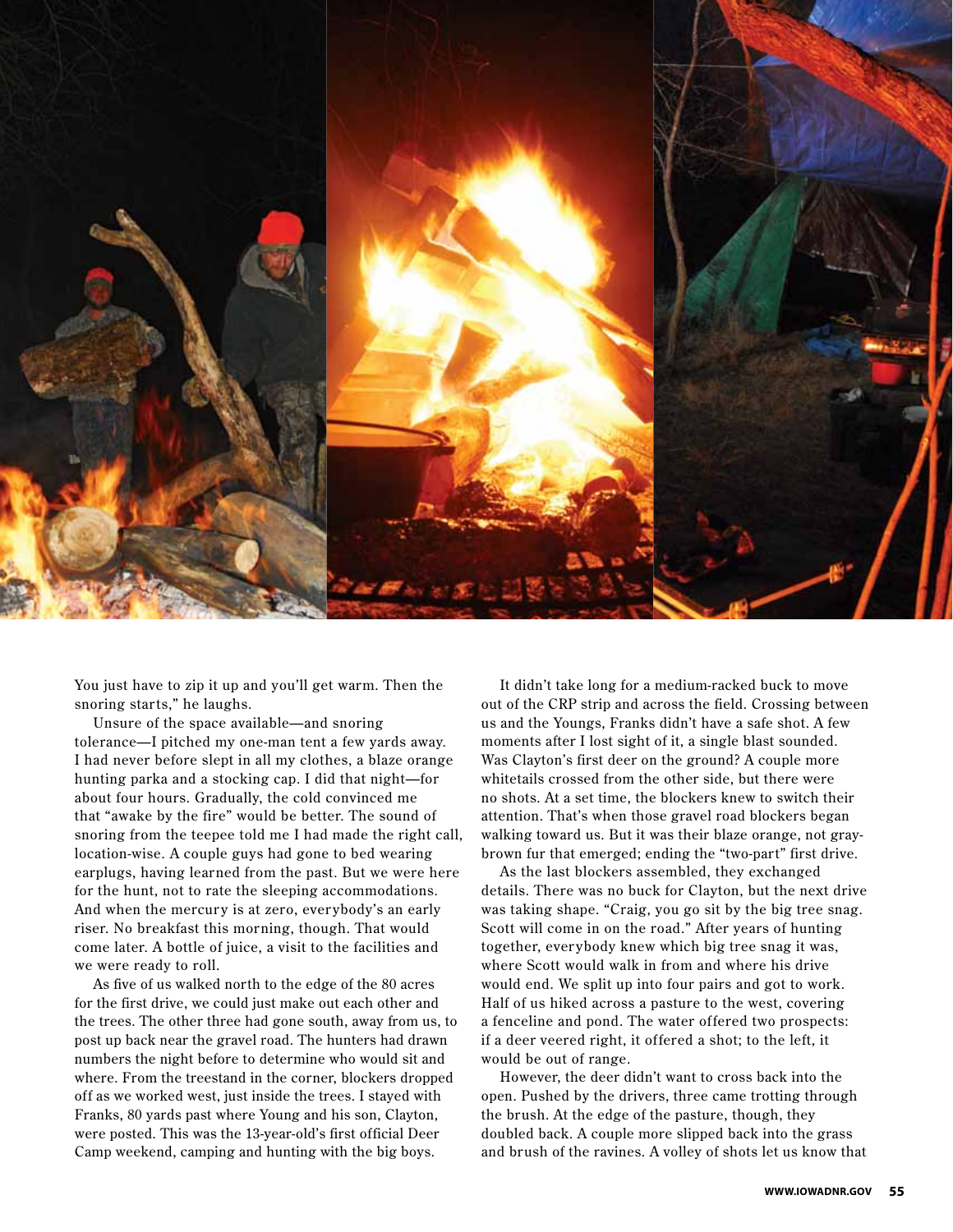

the drivers were benefiting. Walking out at the end of the drive, we came upon Clayton...standing over his 10-point buck. It was one that veered back into the brush instead of crossing the pasture. "I looked up and there was a big buck walking over there," about 50 yards away, recalls Clayton. "It started running, came right down over here (at us) around these trees." He and his dad shot at the same time, with Clayton getting credit for his first deer.

With a deer to hang and camp nearby, it was time for breakfast. No one leaves hungry from a meal in Deer Camp. As the coffee pot went on the coals of last night's bonfire, the hash browns and bacon went into the campstove frying pan. Next to the coffee, Darin Chambers of Dexter lays strips of locker-made bacon into a heavy skillet. We sampled that, while waiting for the eggs to fry.

"I cook a lot at home," says Darin, who smoked last night's turkey on the grill. "I like to experiment a little bit."

As Clayton basked in the glory of taking a nice buck—a little trash talking began over one of the dollar pools.

"No, you haven't shot the biggest buck yet," laughs Suntken. "Because he's still out there. I'm getting him after breakfast."

That's a key arguing point. Whoever shoots the

biggest weekend buck wins the pool. Clayton already won the other, taking the first "fork antlered" buck. And of course, the taker of the smallest deer ser ves the rest of the group Saturday night.

Clean up was a breeze. Into the fire with paper plates and cups and the dishes were done. Time for a road trip. Deer Camp itself might be a blast from the past, but we still needed internal combustion engines for the half-hour trip to Taylor County and the next farm.

The afternoon drives covered a lot more territory than the morning pushes—from blocks of CRP, wooded ravines and timber to pastures and streams. The deer cooperated, too. On this opening day of the first shotgun season, we could watch two or three—or eight or 10 deer—walk or slowly trot across the landscape; pushed by hunters a mile or two away. Crisscrossing the farm, the group ended the day with four more deer to take back to camp. e group Saturday night.<br>
Clean up was a breeze. Into the fire with paper plates<br>
ere Camp itself might be a blast from the past, but we<br>
In ceded internal combustion engines for the half-hour<br>
bo Taylor County and the nex

By nightfall, the open pit furnace was blazing again. The flames and a camp lantern helped light things up, as the hunters rehashed the day and made plans for Sunday. With it barely dark, there was plenty of time to plan their next meal, too. "As we get further into the weekend, there's a lot more time to cook," obser ves Young. "Once we get done hunting and get back, we'll have a beer or two. Then we have all night to cook."